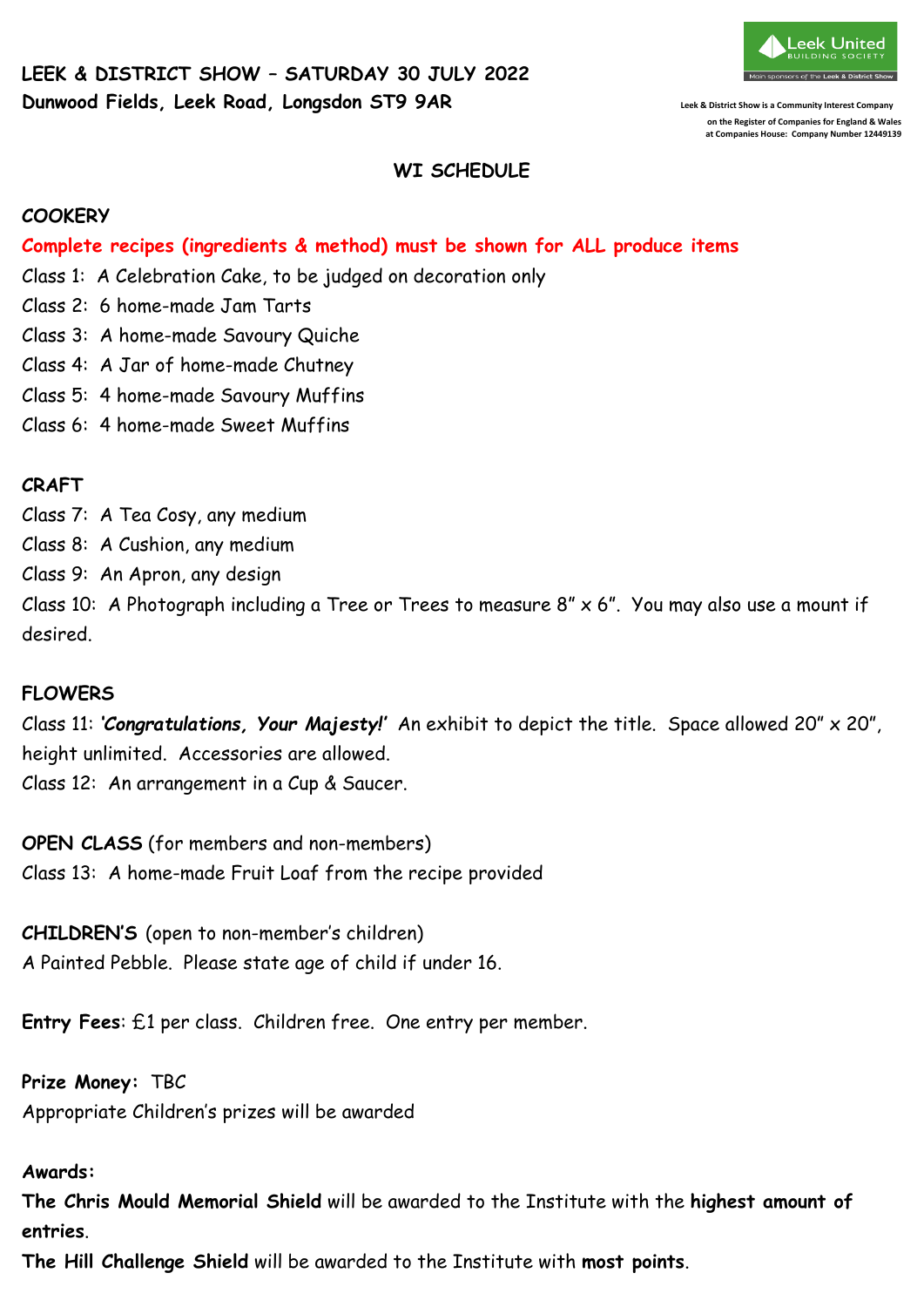**The Peggy Marson Memorial Trophy** will be awarded to the Institute with the highest marks for **Produce**

**The Peggy Armitt Memorial Salver** will be awarded to the Institute with the highest marks for **Handicrafts**

**The Eileen Goodfellow paperweight** will be awarded to **Best Produce Winner**

**The Mary Belfield Memorial Salver** will be awarded to **Best handicraft Winner**

**The Rita Harding Memorial Trophy** will be awarded for **'Best in Show'** as determined by the judges.

**Rules:** All entries should be received by **Friday 01 July 2022.** Please send entries to Mrs E Poole, 2 Lime Grove, Waterhouses ST10 3HF. Telephone 01538 308459.

All items must be the work of the member entering them

All exhibits must be staged by 8.45am.

Judging will commence at 9am prompt.

No exhibit to be moved before 4.30pm.

The committee cannot be responsible for any exhibit still remaining after 5.30pm. All items exhibited at owners risk.

# **Everyday Fruit Loaf (for open class)**

400g mixed dried fruit 125g butter at room temperature 3 large eggs 60ml (4 tablespoons) milk 1 rounded tablespoon jam (any flavour) 125g soft brown sugar (dark or light) 250g self-raising flour 10ml (2 teaspoons) mixed spice

Preheat oven to  $170^{\circ}$ C,  $150^{\circ}$ C fan, gas mark 3, 325 $^{\circ}$ F Grease or line a 2lb loaf tin Weigh the fruit in a bowl for later Put all ingredients except the fruit into a large bowl or your mixer/food processor Beat together well but don't overdo it Scrape the mixture down and mix again Add the dried fruit and stir in **by hand** Carefully put the mixture in the tin and use a knife to make a slight impression in the top of the mixture. This will mean you will have less of a domed top Cook for 1 hour and 15 minutes and test with a skewer. When it comes out clean the cake is done. If not, return it to the oven for 10 minutes and repeat. You may need up to 1 hour 45 minutes Take the cake out of the oven and leave in the tin for 10 minutes before turning onto a wire rack to cool

Store in an airtight box when cool